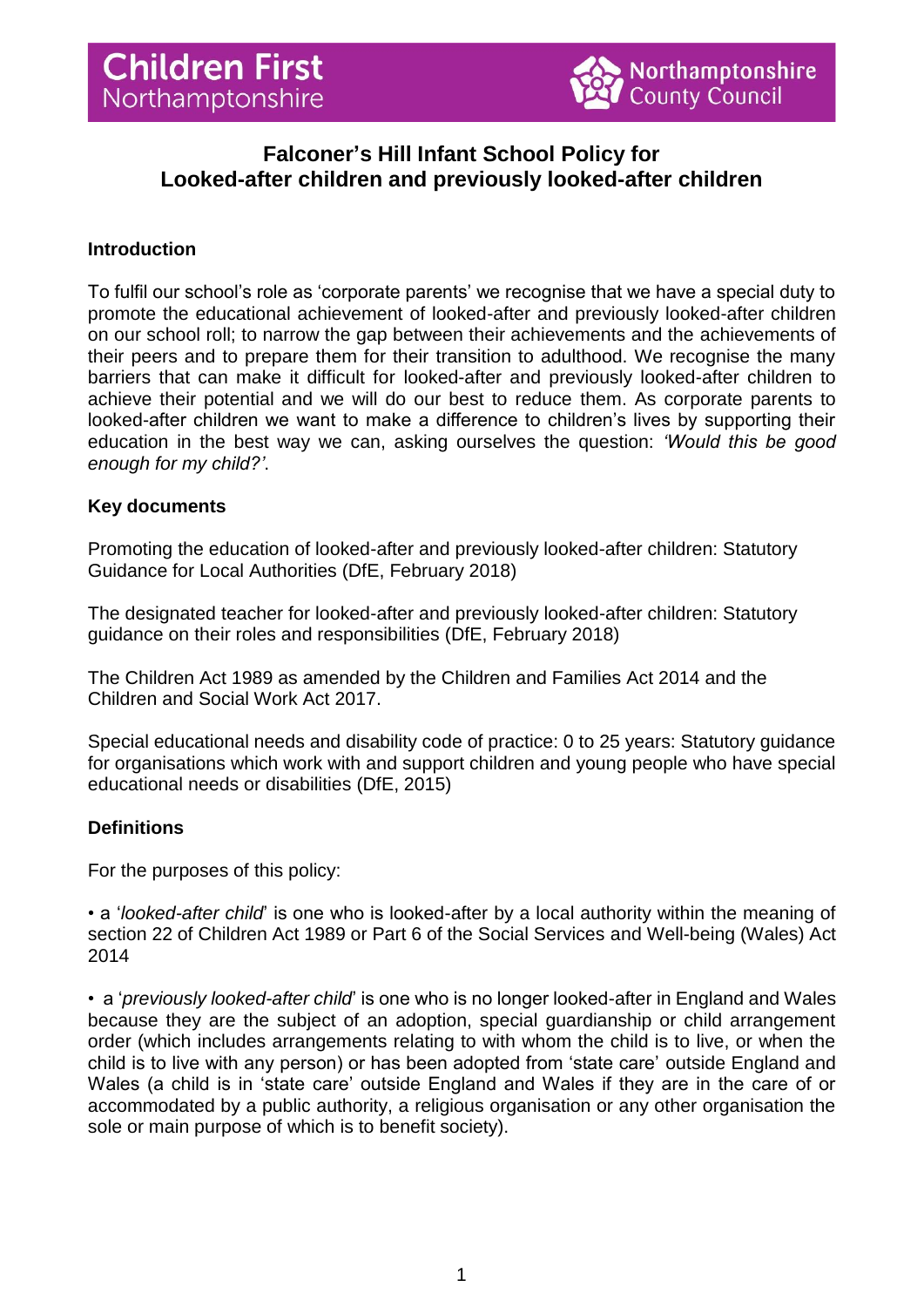# **Looked-after children (LAC)**

Our governing body will designate a member of staff (the designated teacher) to have the responsibility to promote the educational achievement of LAC (including those aged between 16 and 18) who are registered pupils at the school. Our governing body will ensure that the designated teacher (DT):

• is a qualified teacher who is a member of the school's senior leadership team. At Falconer's Hill Infant School our Designated Teacher for LAC is Mrs Rachel Edkins (The Headteacher).

# **Previously looked-after children (PLAC)**

Our governing body will designate a member of staff to have responsibility for promoting the educational achievement of PLAC. Our governing body will ensure that the designated staff have regard to any guidance issued by the Secretary of State and that they undertake appropriate training.

The designated staff will satisfy themselves that the child is eligible for support by asking the child's parents for evidence of their PLAC status. For children adopted outside England and Wales, the child must have been looked-after by a public authority, a religious organisation or other provider of care whose sole purpose is to benefit society. Where parents are unable to provide clear evidence of their child's status, designated teachers will need to use their discretion. In such circumstances, designated teachers could discuss eligibility with the Virtual School Head (VSH) to agree a consistent approach.

## **School policies**

The needs of (P)LAC may have implications for almost every school policy and we will identify which policies will need consideration of P(LAC)'s needs. Issues that will be considered are:

• that there are no unintended barriers to the admission of (P)LAC (either at normal transition or any other point of the school year)

• whether there are any issues arising as a result of the number of (P)LAC on roll at the school and the number of local authorities which are involved

• whether (P)LAC have made the expected or better levels of progress (educational, social and emotional) over the past twelve months in line with their peers

• whether the pattern of attendance and exclusions for (P)LAC is different to that of other children at the school

• (for LAC) whether the school's policies are sensitive to their needs (e.g. in accessing out of school hours learning, respecting the children's wishes and feelings about their care status or generally meeting their needs as identified in their personal education plans)

• whether any (P)LAC are identified as gifted and talented and how those needs are being met

• whether any (P)LAC face additional safeguarding challenges of which the school's designated safeguarding lead (DSL) should be aware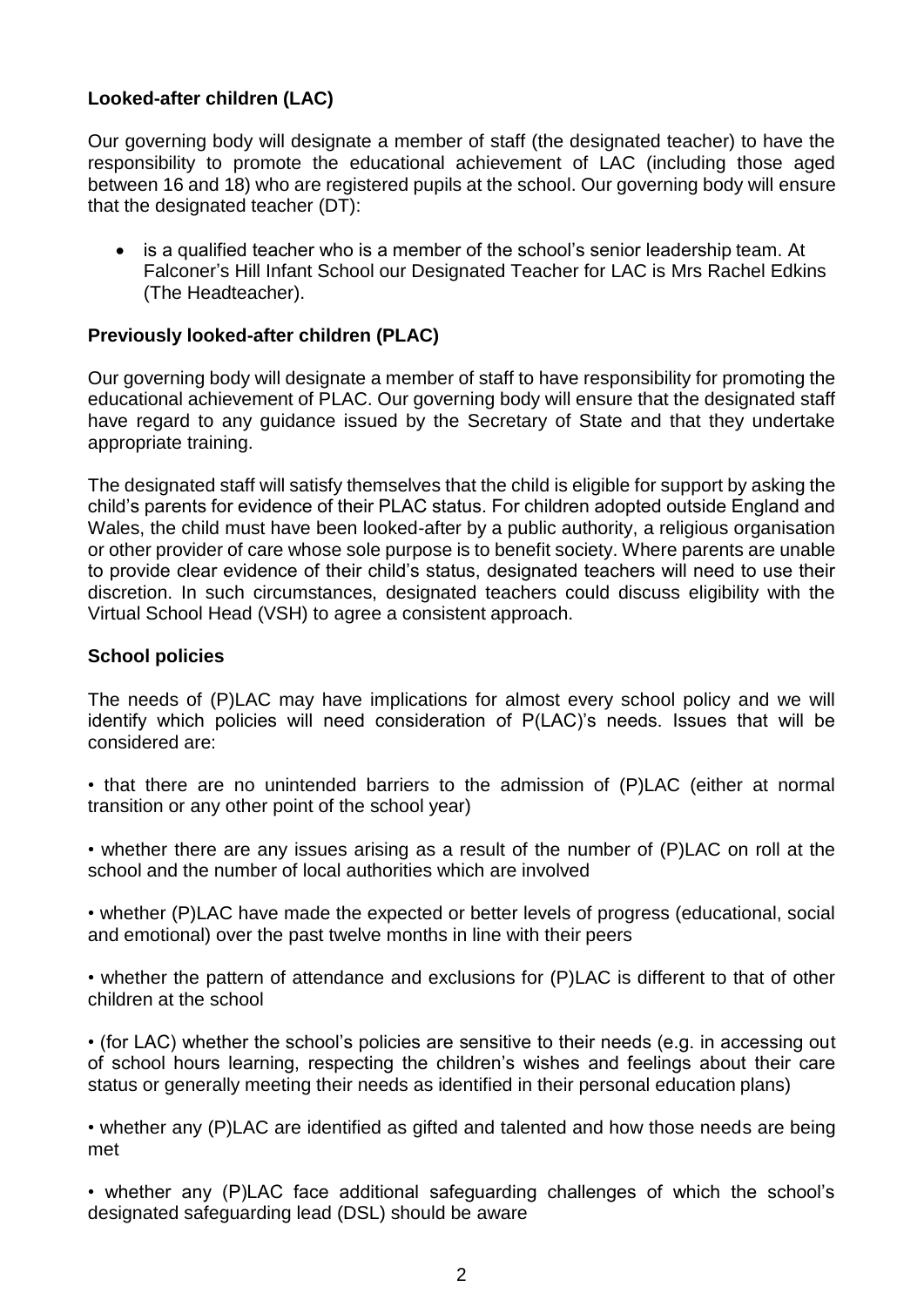• whether any (P)LAC have special educational needs (SEN) and whether those needs are being identified and met at the appropriate level

• whether any (P)LAC have mental health needs and whether those needs are being identified and met

• whether the school's behaviour management policy is sufficiently flexible to respond to challenging behaviour in the most effective way for (P)LAC

• how the teaching and learning needs of (P)LAC are reflected in school policies, in particular in relation to interventions and resources

• what the impact is of any of our school's policies (e.g. on charging for educational visits and extended school activities) on LAC

• what impact Pupil Premium / Pupil Premium Plus (PP / PPP) has in supporting the educational achievement of (P)LAC

Our governing body will, through the DT, hold the school to account on how it supports its (P)LAC, including how PPP is used, and their level of progress.

# **The role of the designated teacher for looked-after and previously looked-after children**

The DT will be a central point of initial contact within the school. This helps to make sure that the school plays its role to the full in making sure arrangements are joined up and minimise any disruption to a child's learning.

The DT will work with all Virtual Schools in the appropriate authorities to promote the education of (P)LAC and promoting a whole school culture where the personalised learning needs of every (P)LAC matters and their personal, emotional and academic needs are prioritised.

The DT will take lead responsibility for ensuring school staff understand the things which can affect how (P)LAC learn and achieve and how the whole school supports the educational achievement of these pupils. This means making sure that all staff:

• have high expectations of the learning of (P)LAC and set targets to accelerate educational progress

• are aware of the emotional, psychological and social effects of loss and separation (attachment awareness) from birth families and that some children may find it difficult to build relationships of trust with adults because of their experiences, and how this might affect the child's behaviour

• understand how important it is to see (P)LAC as individuals rather than as a homogeneous group, not publicly treat them differently from their peers, and show sensitivity about who else knows about their (P)LAC status

• appreciate the central importance of LAC PEPs in helping to create a shared understanding between teachers, carers, social workers and most importantly, the child's own understanding of how they are being supported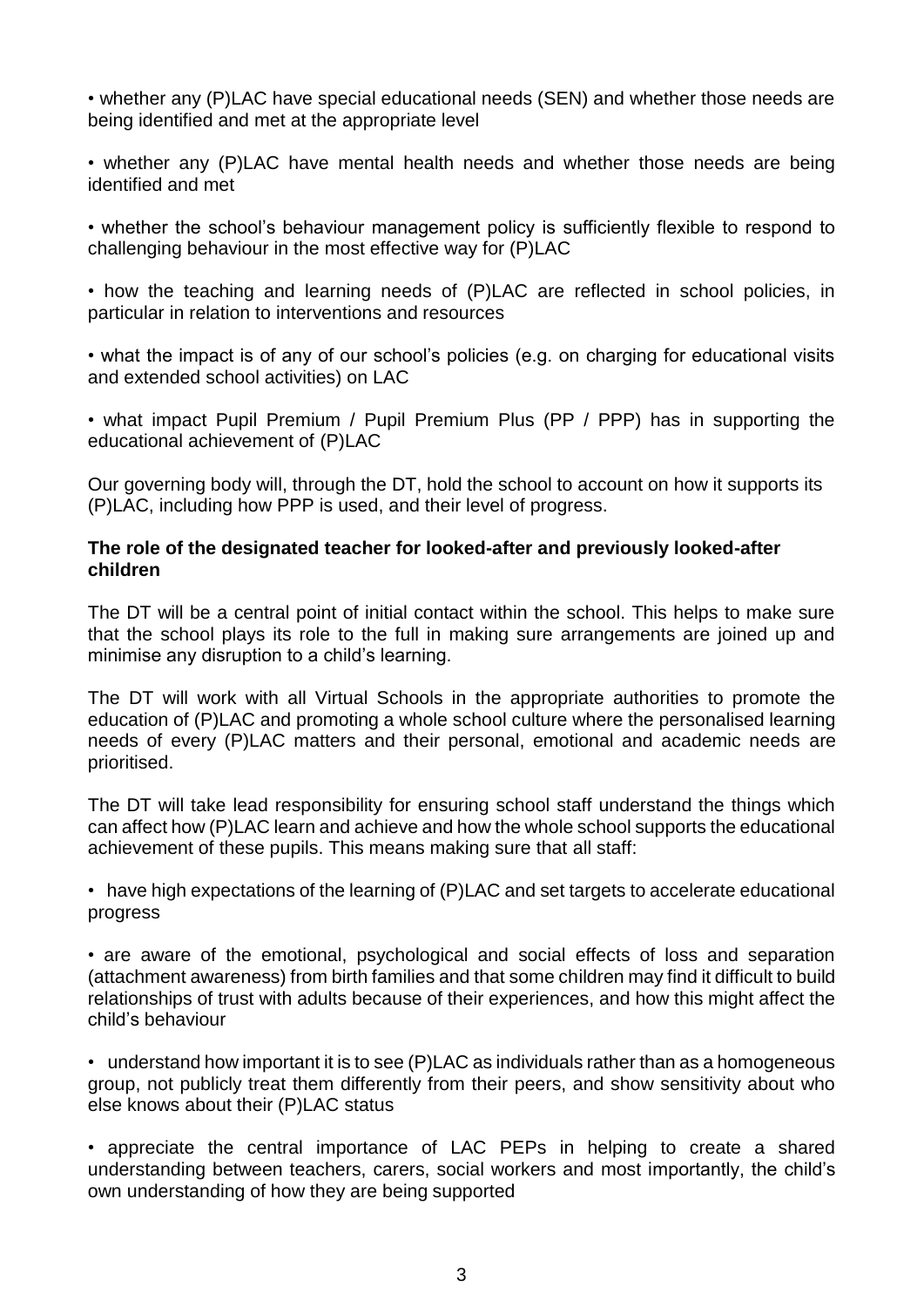• have the level of understanding they need of the role of social workers, Virtual School and carers, and how the function of the PEP fits into the wider care planning duties of the authority which looks after the child

• (for PLAC) understand the importance of involving the child's parents or guardians in decisions affecting their child's education, and be a contact for parents or guardians who want advice or have concerns about their child's progress at school

Our DT will also have a more direct and day-to-day role in promoting the educational achievement of (P)LAC (either directly or through appropriate delegation). This will be achieved by:

• contributing to the development and review of whole school policies and procedures to ensure that:

- they do not unintentionally put (P)LAC at a disadvantage
- there is effective induction for (P)LAC starting school, new to the school and new to care
- there are effective procedures in place to support the learning of (P)LAC
- particular account is taken of the child's needs when joining the school and of the importance of promoting an ethos of high expectations about what they can achieve
- transitions to the next phase of a child's education are supported effectively to avoid children losing ground (e.g. moving schools from primary to secondary school or because of a change in placement or exclusion)
- thought is given to the future, careers advice and guidance, and financial information about where appropriate further and higher education, training and employment
- when enrolling at the school, parents and guardians of PLAC are reminded that they need to inform the school if their child is eligible to attract PPP
- there are no barriers to LAC accessing the general activities and experiences the school offers to all its pupils (e.g. considering possible transport difficulties and the arrangements for LAC to attend meetings)
- promoting a culture in which (P)LAC:
	- are able to discuss their progress and be involved in setting their own targets, have their views taken seriously, and are supported to take responsibility for their own learning
	- are prioritised in any selection of pupils who would benefit from one-to-one tuition, and that they have access to academic focused study support
	- are encouraged to participate in school activities and in decision making within the school and the care system
	- believe they can succeed and aspire to further and higher education or highly skilled jobs
	- can discuss difficult issues (such as SEN, bullying, attendance) in a frank manner with a sympathetic and empathetic adult

• being a source of advice for teachers about:

- differentiated teaching strategies appropriate for individual pupils who are (P)LAC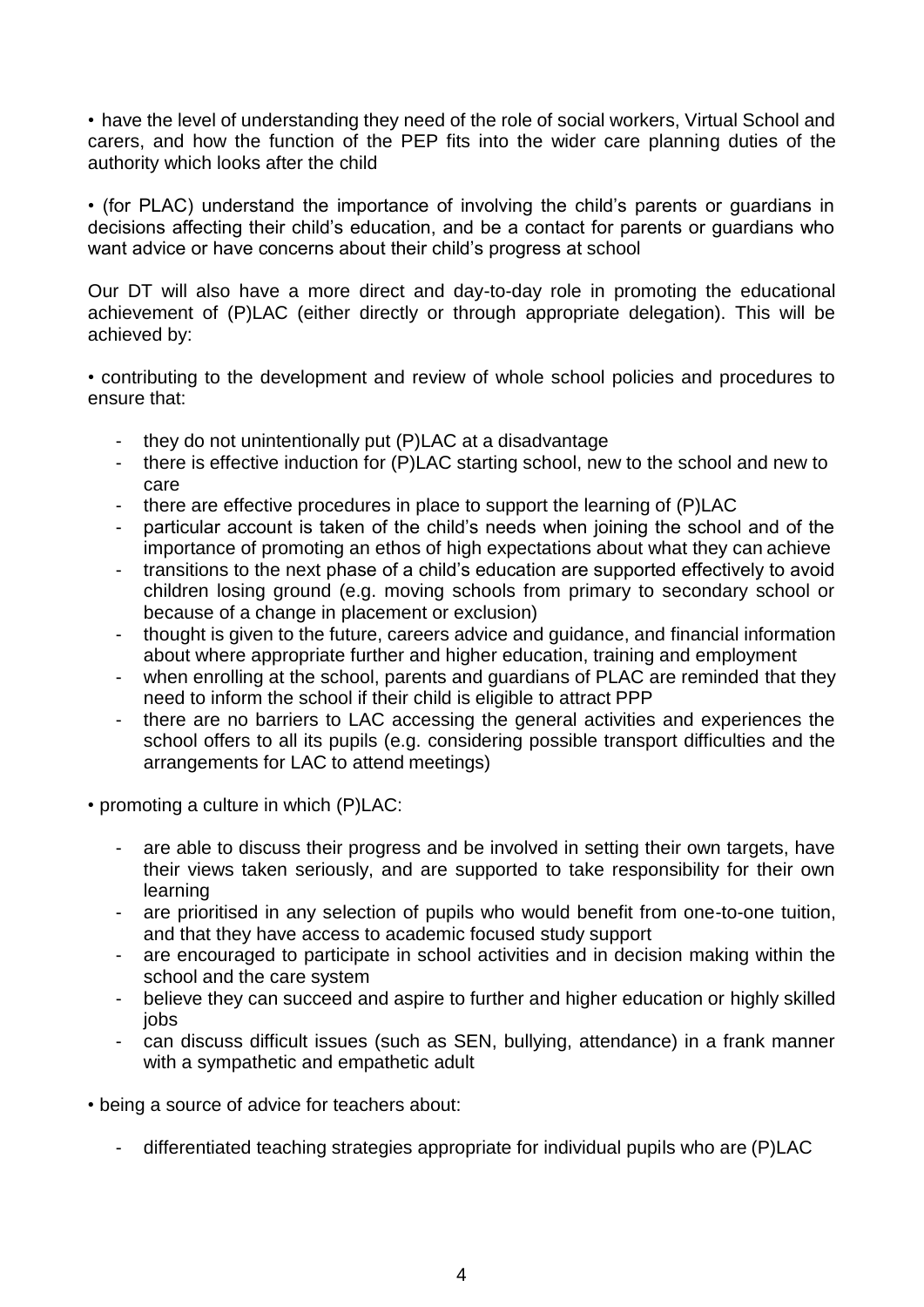- the use of Assessment for Learning (AfL) approaches to improve the short- and medium-term progress of (P)LAC, and help them and their teachers understand where they are in their learning (including any knowledge gaps), where they need to go, and how to get there
- working directly with (P)LAC and their carers, parents or guardians to:
	- promote good home-school links
	- support progress by paying particular attention to effective communication with carers, parents or guardians
	- ensure carers, parents or guardians understand the potential value of one-to-one tuition and are equipped to engage with it at home
	- ensure carers, parents or guardians are aware of how the school teaches key skills such as reading and numeracy
	- encourage high aspirations and working with the child to plan for their future success and fulfilment

• having lead responsibility for the development and implementation of LAC PEPs within school in partnership with others as necessary

• working closely with the DSL to ensure that any safeguarding concerns regarding (P)LAC are quickly and effectively responded to

When supporting PLAC, our DT will contact the Virtual School for information and advice on meeting the needs of these children, as necessary. Our DT will fully involve parents and guardians in decisions affecting their child's education, including any requests to the Virtual School for advice on meeting their individual needs.

## **Supporting looked-after and previously looked-after children**

## **Assessment of need**

The SEN Code of Practice (2015) recognises that around 70% of looked-after children have special educational needs. We will ensure that all newly admitted looked-after children have an assessment of their educational needs, particularly those who are in-year admissions.

## **Voice of the child**

Listening to the voice of (P)LAC is a vital part of successfully understanding and meeting their needs. To support this, our DT will:

- be available, take the time to get to know (P)LAC
- notice if a (P)LAC is upset or angry and listen to them when they need help

• understand that even though (P)LAC have had a different past than most people, it doesn't mean that they need to be treated differently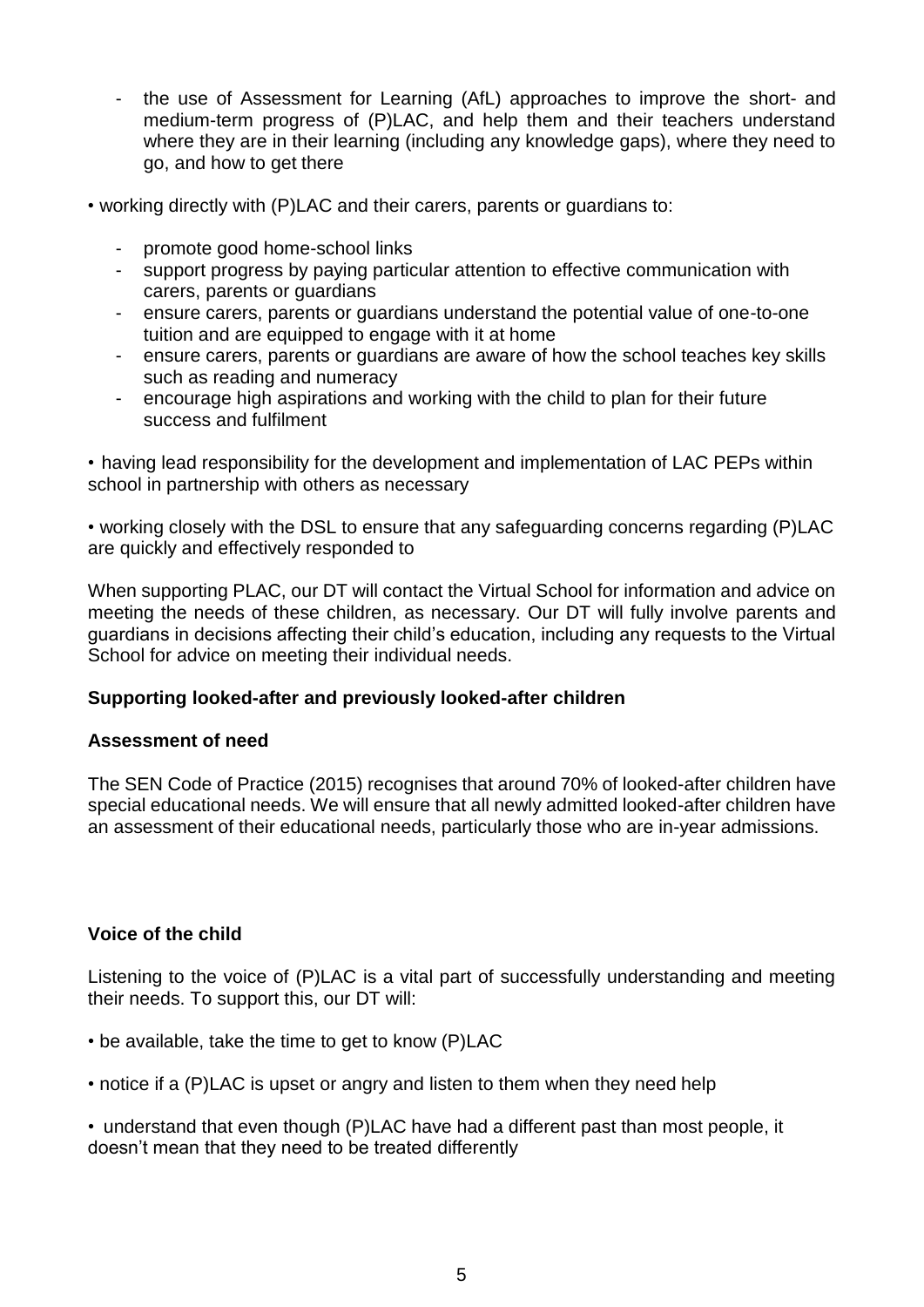• understand the experience of being (P)LAC

• understand that the past will affect the present and future behaviour of (P)LAC (even if they don't recognise this for themselves)

#### **The Personal Education Plan**

The Personal Education Plan (PEP) is a record of the education and training of LAC. The PEP should help everyone gain the clear and shared understanding about the teaching and learning provision necessary to ensure academic progress and meet the child's educational needs, describing how that will be provided. Our DT and the Virtual School in the authority that looks after the child, have a shared responsibility for making the PEP a living and useful document.

When a child becomes LAC, the social worker should liaise with our DT to ensure that a PEP is initiated within 10 working days (the PEP meeting will be held prior to the first LAC Review). Children who are already LAC when they join the school should have an existing PEP.

Unaccompanied asylum seeking or refugee children are entitled to the same local authority support to promote their educational outcomes as any other LAC.

The DT, class teacher, subject teachers, SENCO and head teacher will contribute to the information recorded within the PEP, as necessary. To make sure the PEP meets the child's needs, our DT will work closely with other teachers to assess their specific educational needs without delay. This assessment of learning needs will help to identify strengths, weaknesses and any barriers to learning and should form the basis for the development or the review and refinement of the PEP.

The PEP meeting should involve the social worker, the young person, carers and others (e.g. Virtual School).

Our DT has a key role in making sure the PEP is effective in supporting everyone to help LAC make good educational progress. PEPs will:

• identify developmental and educational needs in relation to skills, knowledge, subject areas and experiences

• set short and long-term educational attainment targets agreed in partnership with the child and the carer where appropriate

• include a record of planned actions, including milestones on homework, extra tuition and study support, that the school and others will take to promote the educational achievement of the child, based on an assessment of their educational needs

• rigorously monitor the child's progress

• record details of specific interventions and targeted support that will be used to ensure targets are met (especially at the end of Key Stage 2 in relation to English and mathematics, and at Key Stage 4 in achieving success in public examinations)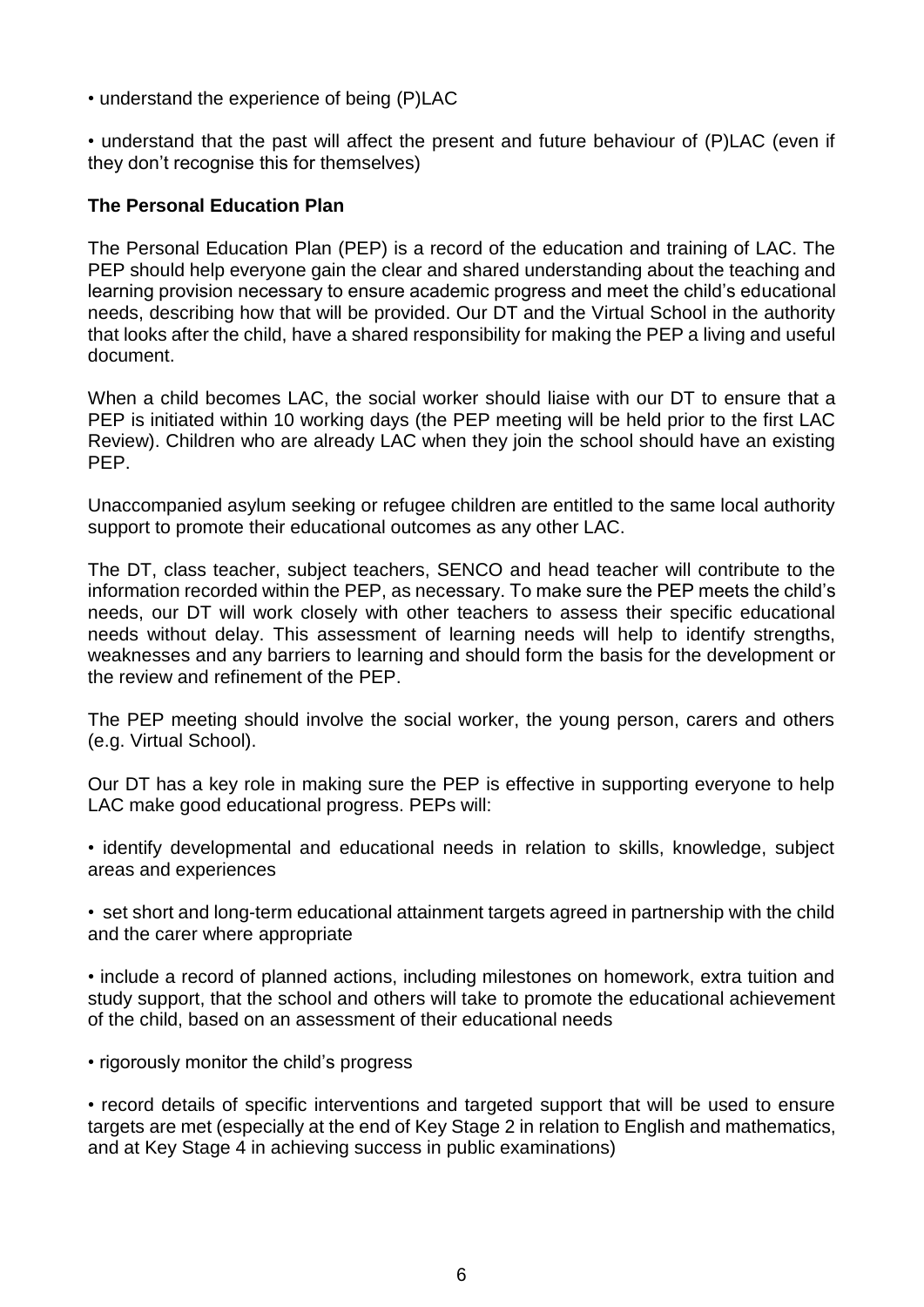• detail any additional support which will happen, or is already happening (e.g. action to support special educational needs involving the SENCO, educational psychologist, or local authority education services)

• set out information on what will happen or is already happening to identify and support any mental health needs relevant to the child's education

• set out how a child's aspiration and self-confidence is being nurtured, especially in consideration of longer-term goals towards further and higher education, work experience and career plans

• include the child's views on how they see they have progressed and what support they consider to be most effective

• be a record of the child's academic achievements and participation in the wider activities of the school and other out of school learning activities (e.g. sporting, personal development)

• provide information which helps all who are supporting the child's educational achievement to understand what works for them, helping to substitute for the role that parents might otherwise provide

• have clear accountability in terms of who within the school is responsible for making the actions identified in the plan happen

Our DT will have overall responsibility for leading the process of target setting for LAC in school, should monitor and track how their attainment progresses, and ensure that identified actions are put in place.

Our DT will:

• judge whether the teaching and learning and intervention strategies being used are working to support achievement and wellbeing

• know whether the young person is likely to meet the attainment targets in their PEP

If the young person is not on track to meet targets, the DT will be instrumental in agreeing the best way forward with them in order to make progress and ensure that this is reflected in the PEP.